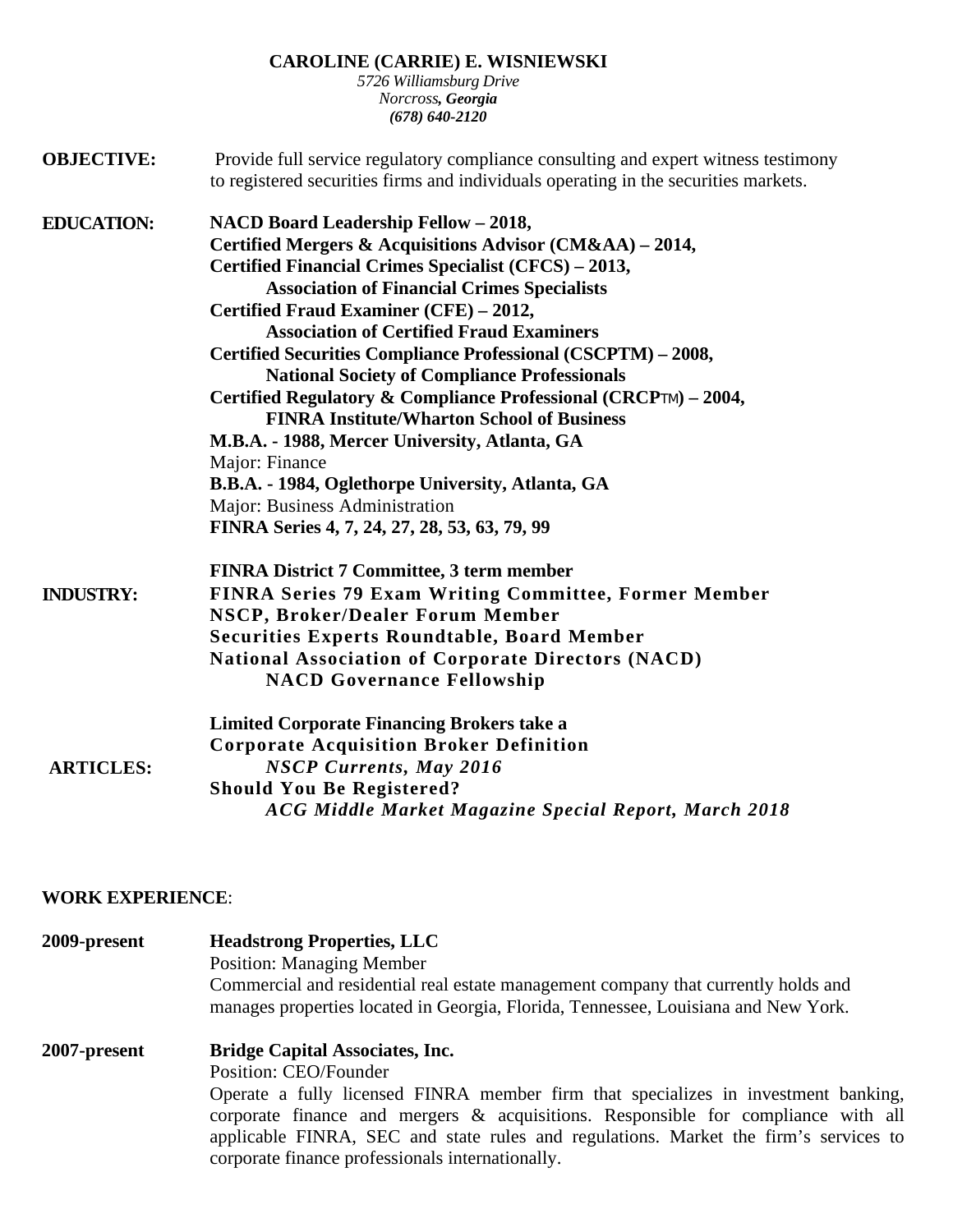*Caroline E. Wisniewski Page 2 of 3* 

| 1994-present   | <b>B/D Compliance Associates, Inc.</b><br>Position: CEO/Founder                                                                                                                                                                                                                                                                                                                                                                                                                                                                    | Provide broker/dealer regulatory compliance consulting, FOCUS Filings, and expert witness<br>testimony to member firms of FINRA. Assist individuals in making successful application for<br>membership to FINRA. Developed examination procedures, trained examiner staff, and<br>drafted securities regulations for the Commonwealth of Puerto Rico. |  |
|----------------|------------------------------------------------------------------------------------------------------------------------------------------------------------------------------------------------------------------------------------------------------------------------------------------------------------------------------------------------------------------------------------------------------------------------------------------------------------------------------------------------------------------------------------|-------------------------------------------------------------------------------------------------------------------------------------------------------------------------------------------------------------------------------------------------------------------------------------------------------------------------------------------------------|--|
| 1997-1998      | <b>Jackson Securities Incorporated</b><br>Position: President/Chief Compliance Officer/Chief Financial Officer<br>President & Chief Administrator for this municipal underwriting broker/dealer. Overhauled<br>the entire back office operation to comply with all applicable FINRA, SEC, MSRB, and State<br>regulations. Handled daily business operations. Responsible for all aspects of compliance<br>with regulatory rules and regulations, as well as development and implementation of internal<br>policies and procedures. |                                                                                                                                                                                                                                                                                                                                                       |  |
| 1990-1994      | National Association of Securities Dealers, Inc. (n/k/a Financial Industry Regulatory Authority)<br><b>Position: Senior Compliance Examiner</b><br>Audited the financial and sales practice activities of registered brokerage firms located within<br>the southeastern United States and Caribbean. Received several awards for outstanding<br>achievements.                                                                                                                                                                      |                                                                                                                                                                                                                                                                                                                                                       |  |
| 1989-1990      | <b>United States Small Business Administration</b><br><b>Position: Disaster Loan Officer</b><br>Distributed and processed disaster loan applications for individuals and businesses<br>damaged by Hurricane Hugo on behalf of the Small Business Administration.                                                                                                                                                                                                                                                                   |                                                                                                                                                                                                                                                                                                                                                       |  |
| 1989           | <b>Federal Reserve Bank of Atlanta</b><br><b>Position: Financial Analyst</b><br>Performed cost accounting and unit pricing analyses on check clearing services provided by<br>each of the six bank branch offices located in the Southeastern United States.                                                                                                                                                                                                                                                                       |                                                                                                                                                                                                                                                                                                                                                       |  |
| 1987-1988      | Merrill Lynch, Pierce, Fenner & Smith<br><b>Position: Compliance</b><br>Liaison with registered representatives, traders, and various stock exchanges. Primary<br>responsibility was to mitigate losses to the firm's inventory accounts when registered<br>representatives placed erroneous trade orders.                                                                                                                                                                                                                         |                                                                                                                                                                                                                                                                                                                                                       |  |
| 1985-1987      | <b>Investment Services for America (INVEST)</b><br>Position: Registered Representative<br>Organized and presented seminars on financial services. Solicited clients. Liaison<br>between customers and mutual fund wholesalers. Worked with upper management in<br>setting and achieving branch office sales goals.                                                                                                                                                                                                                 |                                                                                                                                                                                                                                                                                                                                                       |  |
| <b>BOARDS:</b> | 2020-present<br>$2018$ - present<br>$2018$ - present<br>$2016$ - present<br>$2016 - 2018$                                                                                                                                                                                                                                                                                                                                                                                                                                          | FinTech4Good, Advisory Board Member<br>Hofbrauhaus of Buffalo, Board Member<br>Securities Experts Roundtable, Board Member<br>National Society of Compliance Professionals (NSCP),<br>Member, Broker/Dealer Forum<br>Oglethorpe University, President's Advisory Council                                                                              |  |